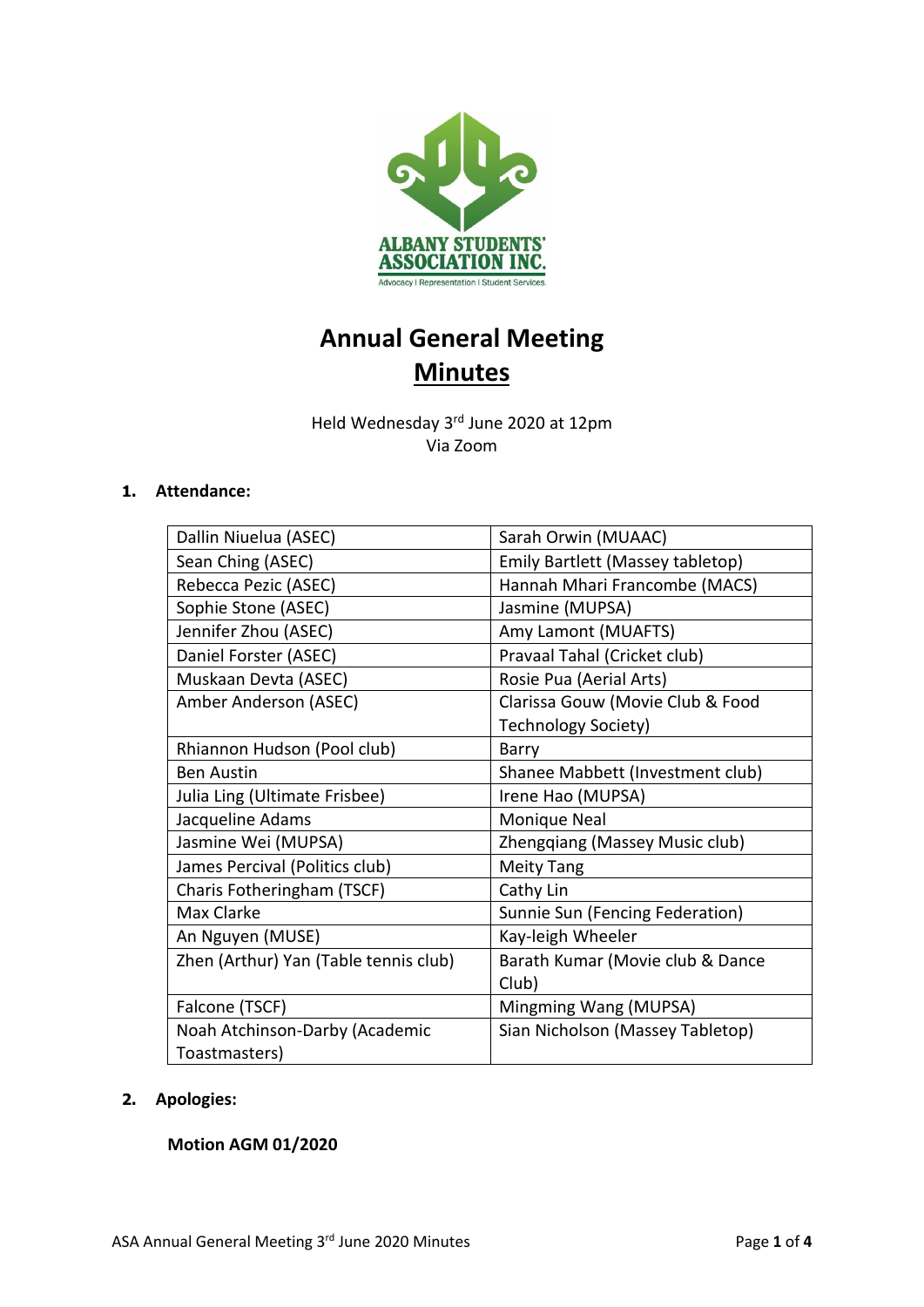"THAT the apologies for the Annual General Meeting held on Wednesday 3<sup>rd</sup> June 2020 be accepted."

> **Moved**: Chair **Seconded**: Sean **Carried**: U

## **3. Minutes of Special General Meeting held 2 nd October 2019**

#### **Motion AGM 02/2020**

"THAT the Minutes of the Special General Meeting held **2 nd October 2019** be accepted as true and accurate record."

> **Moved:** Chair **Seconded:** Sophie **Carried:** U

#### **4. Matters Arising**

There are no matters arising from the previous General Meeting.

#### **5. Financial Business**

## 5.1. **Acceptance of the 2019 Financial Statements and Annual Report**

The ASA Annual report for 2019 is tabled.

#### **Motion AGM 03/2020:**

"THAT the performance and financial statements for the Albany Students' Association Inc. for the year ending December 2019 be accepted as a true and accurate record."

> **Moved**: Chair **Seconded**: Amber **Carried**: U

#### 5.2. **Appointment of Auditor for 2020**

#### **Motion AGM 04/2020:**

"THAT William Buck Ltd is ratified as the auditors of the Albany Students' Association Inc. 2020 financial statements."

> **Moved:** Chair **Seconded:** Emily B **Carried:** U

## 5.3. **Ratification of updated 2020 budget**

An updated budget for 2020 is presented to the membership. This budget includes actuals to April 2020. It also includes an additional \$30,000 in hardship funds provided by the University and an additional \$15,000 in administration costs.

#### **Motion AGM 05/2020:**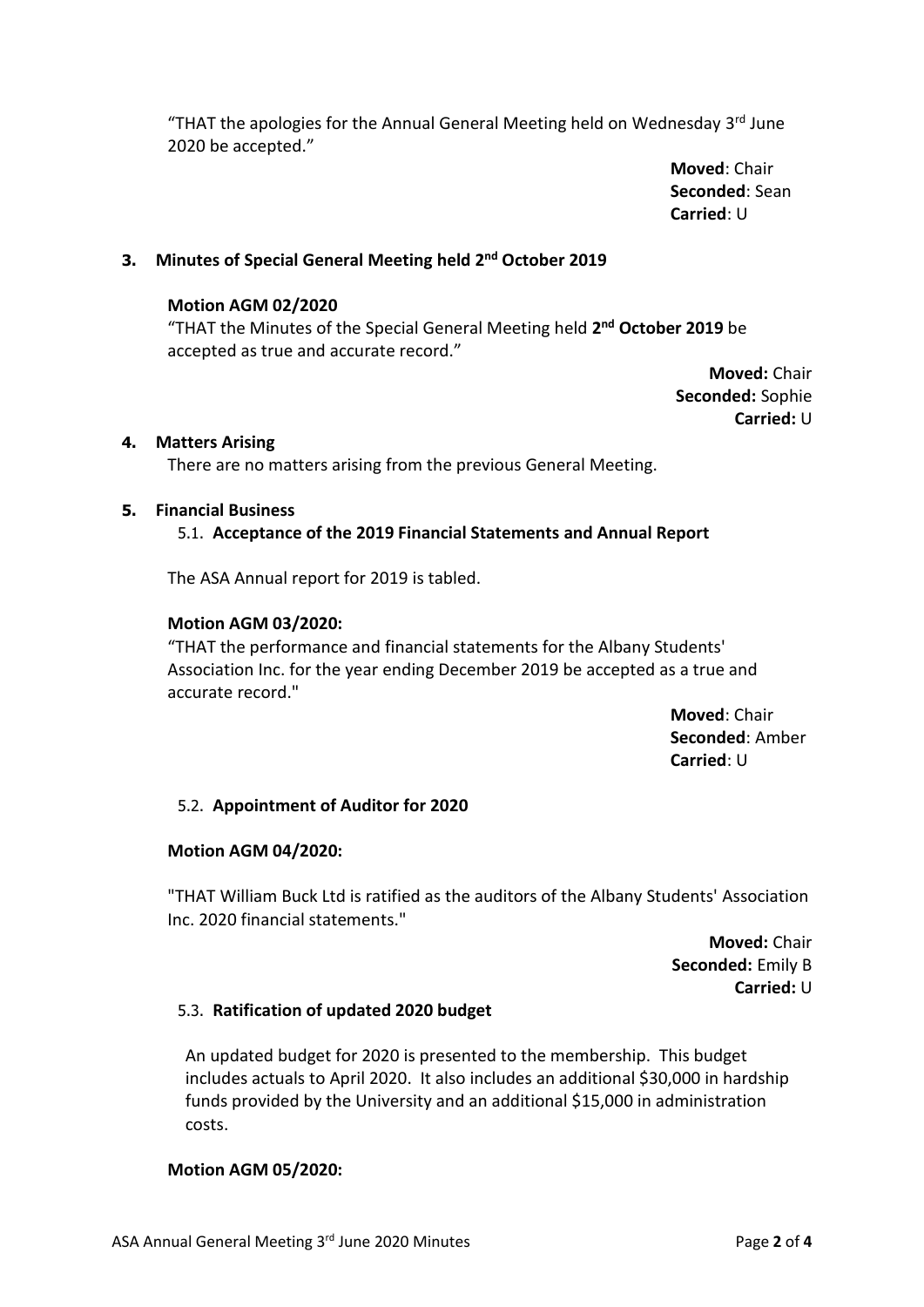"THAT the updated budget for Albany Students' Association for 2020 be accepted." **Moved:** Chair **Seconded:** Jennifer **Carried:** U

### **6. Legal Matters Motion AGM 06/2020:**

"THAT Codymo Lawyers be ratified as the legal advisors of the Albany Students' Association Inc. for 2020"

> **Moved**: Chair **Seconded**: Sean **Carried**: U

## **7. Constitutional Changes**

## **Motion AGM 07/2020:**

"THAT the Albany Students' Association Inc. Executive Committee agree to amend Section 3. Mission, from:

*"The mission of the Association shall be: "To encourage the development of the academic, cultural and social life of the members of the Association, Students of the Albany Campus, and the community at large.""* 

To:

*"The mission of the Association shall be: "To empower students, by supporting the academic, social, welfare and cultural aspects of their lives, to enhance both the immediate and greater communities".* 

> **Moved:** Chair **Seconded:** Daniel **Carried**: U

## **Motion AGM 08/2019:**

"THAT the Albany Students' Association Inc. Executive Committee agrees to remove Section 10.8.2 (c), Co-Opting – Handover:

*"c) i. Once the annual ASEC elections have been conducted and the new ASEC for the following year has been confirmed, the co-opted member automatically resigns their position within two weeks to the new ASEC elect in that role."*

> **Moved:** Chair **Seconded:** Sarah **Abstentions:** Monique, Clarissa **Carried:** U